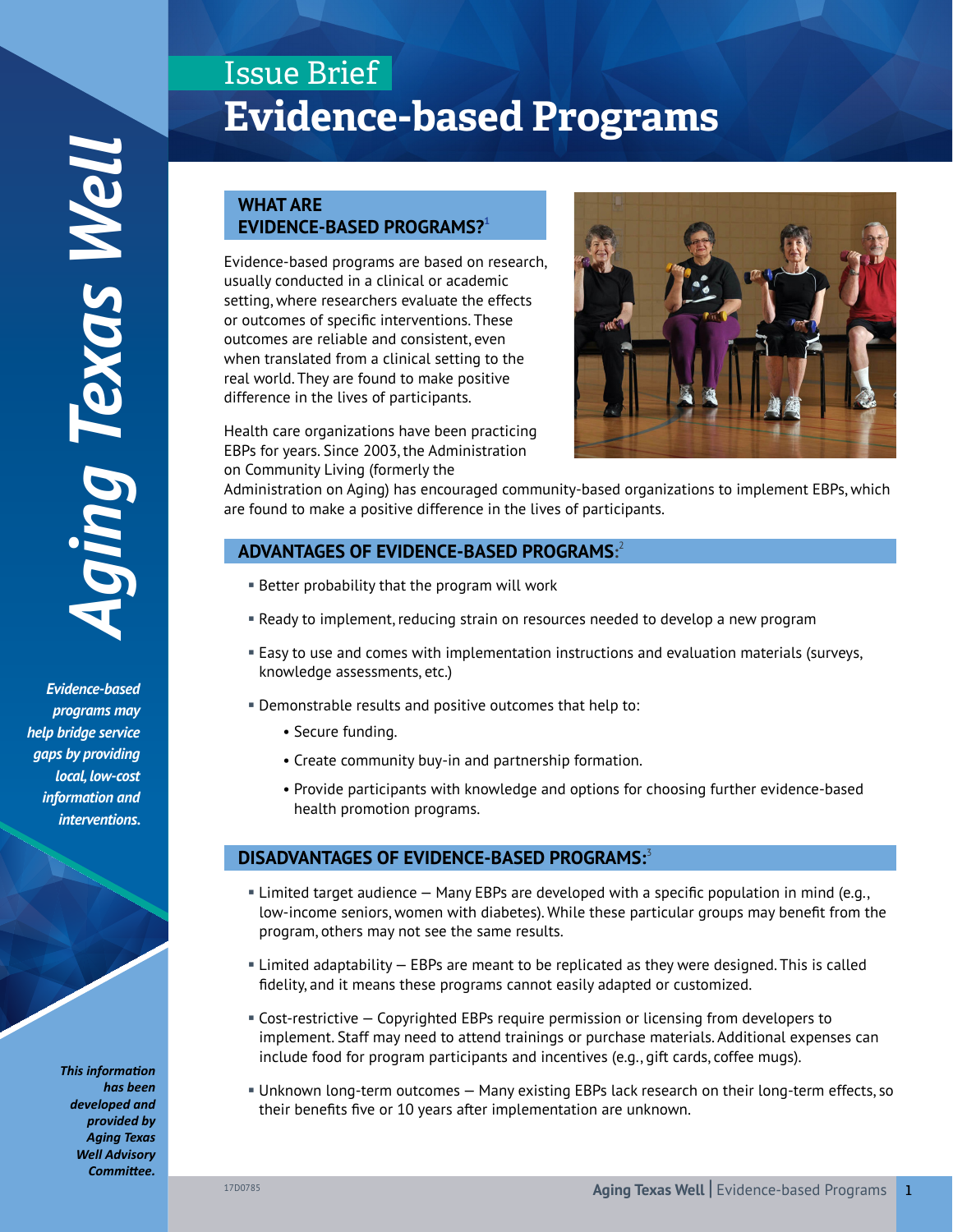# **THE NEED FOR EVIDENCE-BASED PROGRAMS**

### **Chronic Disease**

- $\blacksquare$  In Texas, six of the seven top causes of death are linked to chronic disease.<sup>4</sup>
- § Among older adults, around 80 percent have one chronic disease, and 77 percent have at least two. Almost two-thirds of all deaths are caused by four diseases: heart disease, cancer, stroke and diabetes.<sup>5</sup>
- § Around 75 percent of health care spending in the United States is for treating chronic diseases, yet public efforts to improve health receive only one percent.
- § Over 12 million adults aged 60 and older have diabetes; 57 million Americans aged 20 and older are pre-diabetic and at risk of developing type 2 diabetes, stroke and heart disease.

**Falls**

- § Every 15 seconds, an older adult is treated in the emergency room for a fall; every hour, two older adults die as a result of a fall. $5$
- § Falls are the top reason for hospital admissions for trauma, fractures and injury deaths among older adults. Additionally, falls are the leading cause of traumatic brain injuries in older adults, accounting for more than 46 percent of fatal falls.
- § In the U.S., \$30 billion a year goes towards treating older adults for falls and by 2020, fall treatment costs are projected to reach \$59.6 billion. About 25 percent of patients with hip fractures will need nursing facility care for at least one year following a fall, which adds to Medicaid costs.

#### **Mental and Behavioral Health**

§ Among older adults, one in four experiences a mental health problem — such as depression, anxiety or dementia  $-$  and this number is expected to reach 15 million by 2030.<sup>5</sup>

*Only one-third of older adults with mental health problems receive needed treatment.*



*In addition, preventative services are limited.*

- § In Texas, mental health disorders affect both health and productivity; about 25 percent of productivity lost can be attributed to mental health disorders.
- § Older adults with **[substance abuse problems](https://www.ncoa.org/resources/webinar-substance-abuse-and-misuse-impact-on-older-adults/)** will double, reaching five million by 2020.
- § In the U.S., seven million older adults have depression and many do not receive treatment.
- § Untreated mental and behavioral health problems among older adults can lead to poorer health outcomes, more health complications, higher use of health care services, and increased risk of disability, mortality and suicide.
- § People aged 85 and older have a higher suicide rate than any other age group, six times higher than the general population for older white men.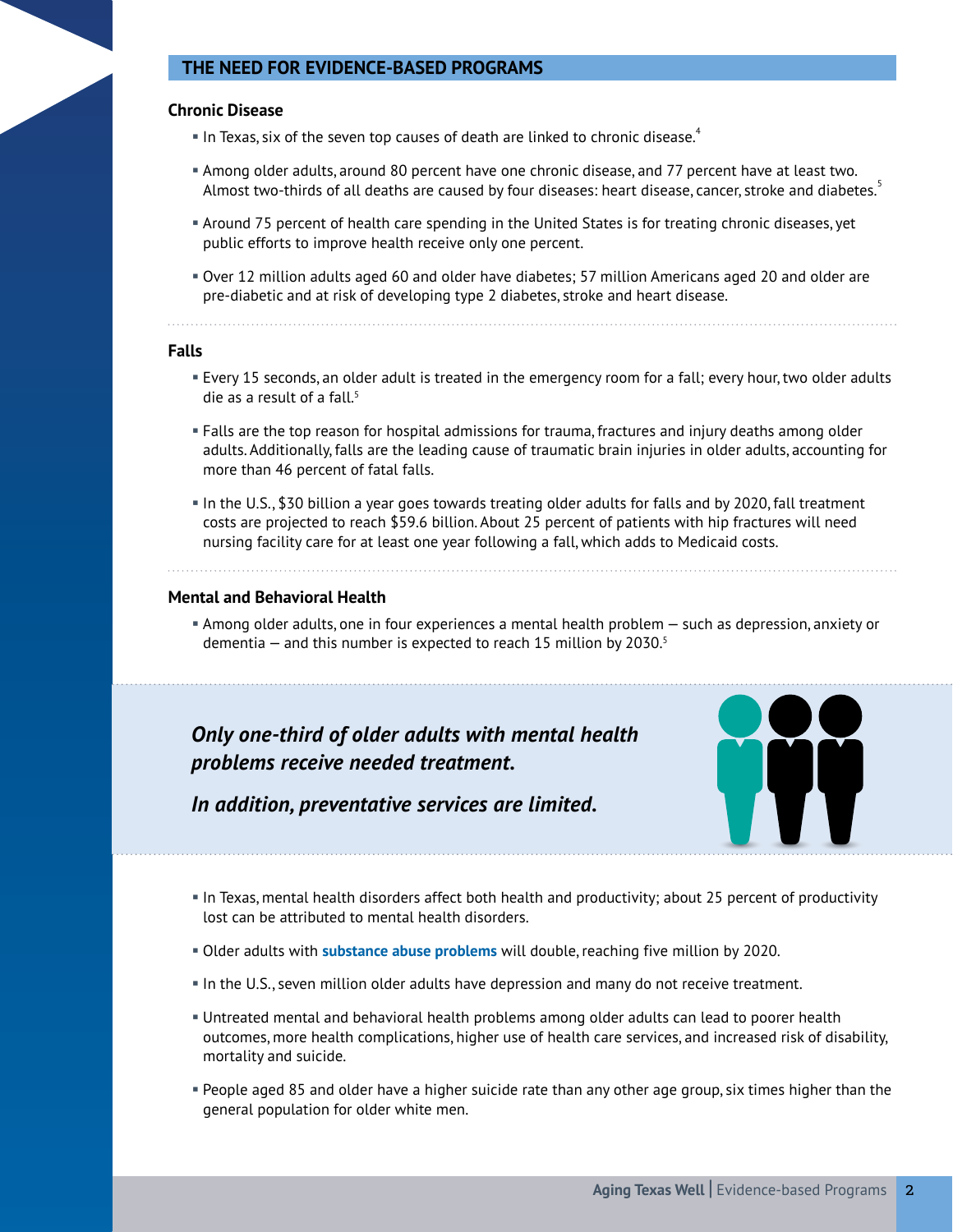## **Caregiving**

- § In Texas, approximately 2.1 million caregivers provide services estimated to be worth \$22 billion.6
- Almost 10 percent of caregivers are 75 or older. $\dot{'}$
- Caregiving hours average 44.6 hours a week for those caring for a partner.
- § Nearly 40 million Americans provide unpaid care to an adult. In 2016, caregivers of people with Alzheimer's disease provided an estimated 18.2 billion hours of care valued at \$230 billion.<sup>8</sup>
- § Among caregivers for someone with Alzheimer's disease or related dementia, 35 percent say their own health has gotten worse due to caregiving, compared to 19 percent of those caring for someone without Alzheimer's.
- § Around 40 percent of caregivers have a high burden of care, and 18 percent have a moderate burden of care.
- § Over half of all caregivers say they do not have a choice in taking on caregiving responsibilities.

#### **Older Adults in Rural Areas**

Health care in rural America is limited by lack of access to primary and preventive health services.<sup>9</sup> Texas has the largest rural and second largest urban population of any state in the United States.<sup>10</sup> While the state's rural population accounts for only 11 percent of the overall population, the rural population is more likely to be older and sicker, have higher poverty rates, and have less access to healthcare. $11$ 

*A shortage in the health care workforce limits health access in rural areas, with fewer than 10 percent of physicians trained in the U.S. choosing to practice in these areas. Older adults in rural communities may have to travel long distances to access limited health services.*<sup>12</sup>

EBPs may be able to bridge some of the gaps, especially for rural older adults, by providing a local, low-cost source of information and self-care interventions. EBPs can be disseminated on a large scale in the absence of health professionals. They generally have less development and start-up costs for agencies, because of the rigorous research that goes into establishing the programs. $^{13}$ 

## **RESOURCES**

Participants in EBPs have the advantage of enrolling in a program with proven outcomes. $^1$  The benefits depend on the intent of the program. Examples include:

- **[Stanford's Chronic Disease Self-Management Program](http://patienteducation.stanford.edu/programs/cdsmp.html)** increases self-efficacy in managing one's health.<sup>14</sup>
- **[A Matter of Balance](https://www.ncoa.org/resources/program-summary-a-matter-of-balance/)** addresses the fear of falling and encourages falls prevention through improved balance.<sup>15</sup>
- **Example 1 [Healthy Ideas](https://www.ncoa.org/resources/program-summary-healthy-ideas/)** helps people manage depression.<sup>16</sup>
- § **[Stress-busting Program for Family Caregivers](http://www.caregiverstressbusters.org/)** teaches stress reduction techniques to caregivers of people with dementia or chronic illness. $1$
- **Exercise Select** provides participants with heathy behavior change methods such as regular exercise and healthy eating to improve overall quality of life. Select employs easy-to-use, practical change methods, thereby making the healthy choice the easy choice.